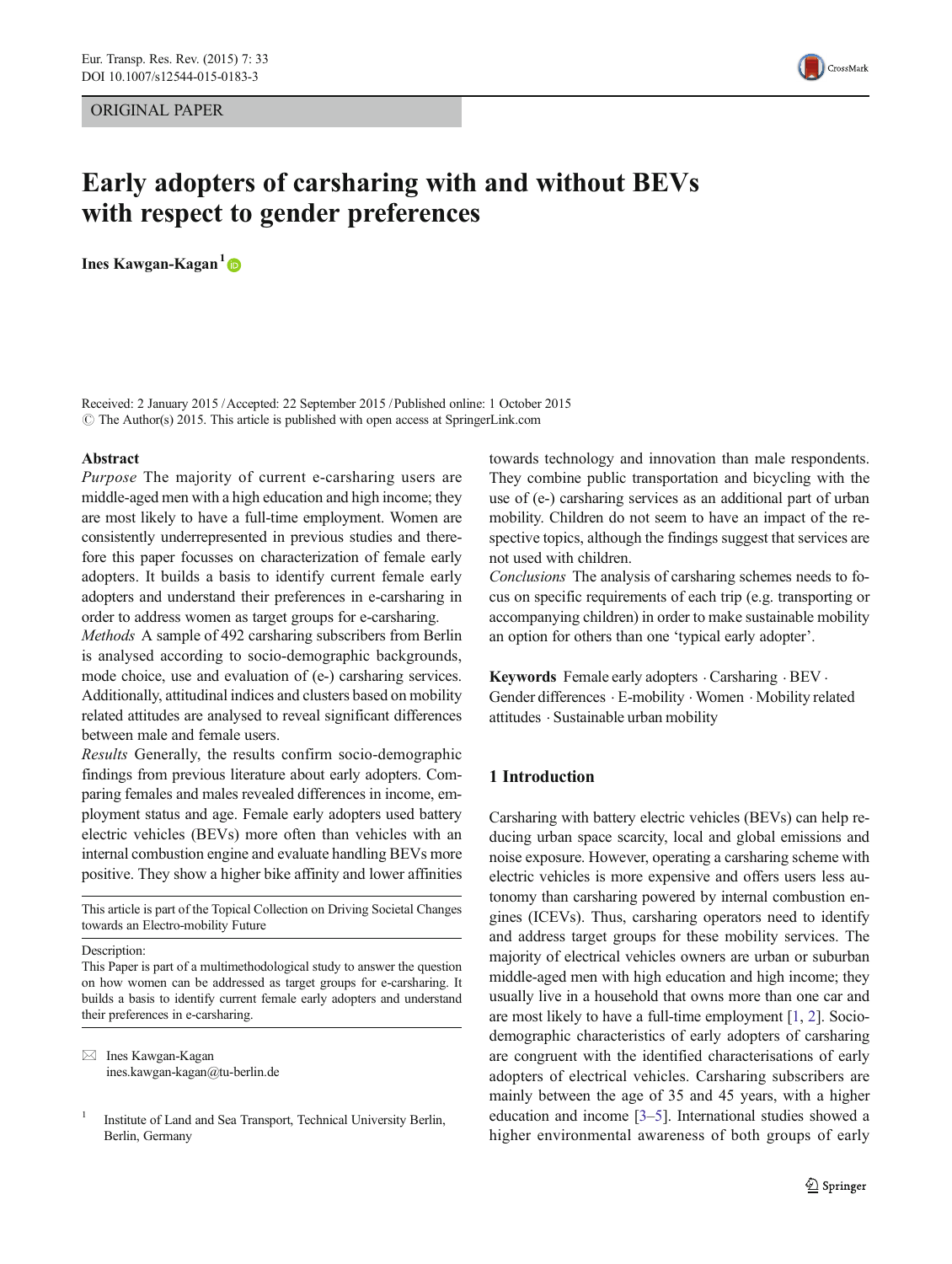<span id="page-1-0"></span>adopters. It becomes salient that women are consistently underrepresented in previous studies and therefore special analyses should give insights beyond the typical 'early adopter'.

In general, adult women are more likely to head for multiple destinations and their mobility includes more complex trip chains due to their traditional social role, which involves responsibility for shopping and family errands [[6](#page-9-0)–[8\]](#page-9-0). These trips usually are of shorter distances and, therefore, could be easily covered by using e-carsharing services in urban areas. Women show greater awareness of environmental issues [\[9](#page-9-0)] and have a more positive attitude towards ecological measures like reducing car use and using public transportation (PT) [\[10](#page-9-0)]. While taking greater household and family responsibilities, women can be role models for the future generation and creating a shift towards sustainable mobility services since parents have an impact on the travel behaviour of their children [\[11\]](#page-9-0). However, exact requirements and preferences of women have to be identified.

For the first time a sample collected within the BeMobility 2.0 project by the Innovation Center for Mobility and Societal Change (InnoZ) containing carsharing and e-carsharing subscribers from Berlin is analysed to get insights about female early adopters presented in this paper. After presenting relevant literature including findings about early adopters in general and differences between women and men, a sample of early adopters of carsharing with and without BEVs of Berlin is analysed and set into a relation to the Berlin and were possible the German population.

The findings are the first step in a multimethodological study to answer the question on how women can be addressed as target groups for e-carsharing. It builds a basis to identify current female early adopters and understand their preferences in carsharing with and without BEVs.

## 2 Characterisation of early adopters of carsharing and BEVs

Analysing the characteristics of female early adopters of carsharing with and without BEVs, as a first step, early adopters in general have to be considered according to previous literature. Therefore, this section focusses on an overview of the characterisations of early adopters of BEVs and of carsharing according to previous studies. Important aspects for the characterisation of female early adopters are drawn.

In order to characterise early adopters of carsharing with and without BEVs, following previous findings of analyses of carsharing subscribers and BEVowners is presented. Previous international literature shows a high consistency of sociodemographic characteristics for early adopters of BEVs. The majority of BEV owners are middle-aged men with a high education and high income [[12\]](#page-9-0); they usually live in a house-hold that owns more than one car [\[13](#page-10-0)] and are most likely to

have a full-time employment [\[1\]](#page-9-0). Additionally, BEV owners and users are wealthy and keep multiple cars, whereas they use the BEV as an addition to their private car. Most of the BEV owners live in households with more children than the average [[2](#page-9-0), [14\]](#page-10-0). In terms of socio-demographics, international surveys showed that potential owners of BEVs bear resemblance to actual owner characterisation: The majority are middle-aged males with a high income and education, a high eco-sensitivity and living in larger cities [\[15](#page-10-0), [16\]](#page-10-0). An analysis of driving profiles from the large scale study 'Mobilitaet in Deutschland 2008' [[17\]](#page-10-0) in Germany shows, that for respondents from larger cities owning an BEV would not be an economic option due to the high initial costs [[1\]](#page-9-0). The authors conclude that people living in cities with less than 20,000 inhabitants could have the highest economic benefits of BEV ownership: Usually, urban profiles include too low driving frequencies and too short distances for the lower price of propulsion to balance the total costs of ownership. Nevertheless, most of the BEV owners live in or near larger cities [[18,](#page-10-0) [19](#page-10-0)]. This leads to the assumption that economic considerations cannot be the only factor for purchasing a BEV. Thus, other factors have to affect the purchase decision. The BEV market segment shows a higher environmentally awareness and technological affinity [\[20,](#page-10-0) [27\]](#page-10-0). Most of the studies reveal lifestyle [\[13\]](#page-10-0) as well as technological and economic reasons as important motivating factors owning a BEV [[21](#page-10-0)]. Other studies contradict, naming interest in cutting-edge technologies as the crucial factor and not environmental issues [\[19](#page-10-0)].

The socio-demographic background for early adopters of carsharing is congruent with the identified characterisations of early adopters of BEVs. Carsharing subscribers are mainly male and between the age of 35 and 45 years, with a higher education and income [[4,](#page-9-0) [5,](#page-9-0) [22](#page-10-0)]. Referring to merely free floating carsharing services, which presents a new mobility service, more than half of the users are male and younger than 35 with a high share of full-time employment [[5,](#page-9-0) [23\]](#page-10-0). Additionally, in general carsharing subscribers have a higher income [\[5](#page-9-0), [23](#page-10-0)], although Petersen found a lower income in his sample from the early nineties [\[24](#page-10-0)]. Carsharing subscribers mainly live in larger cities [[3\]](#page-9-0). Most of the studies attest carsharing subscribers a high affinity towards environmental issues and a high affinity towards public transportation [\[24](#page-10-0)–[26\]](#page-10-0).

Less consistent is the characterisation regarding attitudes even for the respective early adopters: several studies identified lifestyle [[13](#page-10-0)], technological affinity and economical awareness as crucial factors influencing buying decisions and the usage of carsharing services [\[20,](#page-10-0) [21](#page-10-0), [27\]](#page-10-0). Nevertheless, there are contradicting results naming higher affinity towards new technologies and not environmental awareness for owners of BEVs [\[19](#page-10-0)]. Carsharing users show a higher affinity towards public transportation [[24](#page-10-0)–[26](#page-10-0)]. In contrast, BEV owners usually have more than one car in the household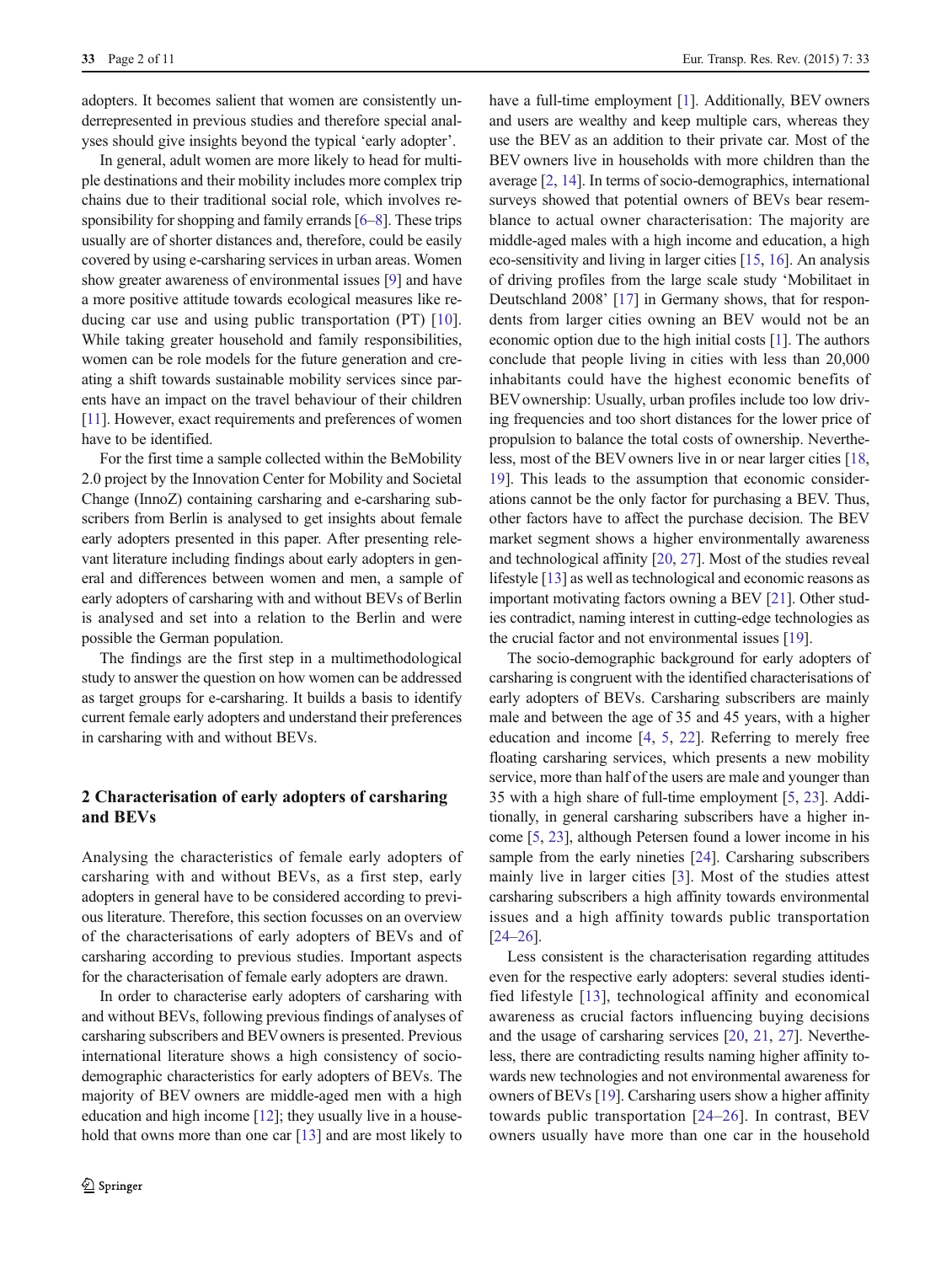<span id="page-2-0"></span>[\[13\]](#page-10-0). The findings about differing attitudes indicate that there is not only one type of early adopter of carsharing with BEVs regarding attitudes. In 2015 Hinkeldein et al. [\[28](#page-10-0)] present an attitude-based typology to cluster a representative sample into six groups with different attitudinal profiles. There are mainly two clusters with a high potential for using e-carsharing schemes: 'innovative technology-loving multioptionals' and 'ecological PT- and bike-lovers'. Both clusters show a high level of mobility related environment awareness, high affinities regarding mobility services, public transportation (PT) and long-distance train and regarding innovations. Differences can be found concerning the joy of car driving, the general car affinity and the affinity towards new technologies.

According to previous identified aspects, for a characterisation of female early adopters the following aspects need to be covered in the analysis:

- & Socio-demographics (specifically place of resident, income, education, age, number of children)
- & Preferences regarding other modes of transport, usage and evaluation of (e-) carsharing
- Attitudes relevant to mobility issues (especially environmental awareness, affinity towards technology and innovation)

Therefore, the following sections provide a solid background of the differences between women and men referring to the recurrently identified characteristics of early adopters of carsharing and BEVs.

### 3 Differences between women and men

Numerous studies have proved that differences in mobility and transport behaviour between men and women are evident for metropolitan areas [\[6](#page-9-0)], aggregated for Germany [\[7](#page-9-0)], the USA [[8,](#page-9-0) [29](#page-10-0)] or Dutch Monocentric and Policentric Urban Systems [\[30\]](#page-10-0). Mostly these differences result due to different social roles – to different gender. Even in developed western civilisations significant differences can be found comparing characteristics and social roles of women and men. The following part gives an overview of differences according to gender and sex of related topics (socio-demographic backgrounds, traffic behaviour and mobility related attitudes). Besides a general overview, a closer look at the Berlin Population as a reference group for the used sample is presented where possible.

## 3.1 Socio-demographic differences between women and men

Although women in western societies prevalently participate in the labour market as statistics show, additionally, they are more likely to take over household responsibilities and take care of children and relatives in need of care [[31](#page-10-0), [32](#page-10-0)]. Therefore, parenthood has a crucial impact on gender: although the share of women without children working is almost as high as for men, it significantly changes as soon as a child, especially between 0 and 14 years, lives in the household [[33](#page-10-0)]. Whereas childrened women are more likely to have a part time position when participating in labour market, men are more likely to increase their workload when a child is present in the household. Generally, women show lower incomes. One of the reasons is working part time; another is that women more often working in lower paid fields and positions. Even when considering work time, respective positon and qualifications, women earned 15 % less than men in 2011 in Berlin [\[33](#page-10-0)].

When it comes to education, in recent years the share of female students in Germany increased to 49.5 % [[33](#page-10-0)]. With further academic education women are less represented to the point of 8.6 % being female professors in Germany in 2003/04 [[34](#page-10-0)]. Nevertheless, for the age category of under 30 years old Germans more women than men earned a university degree including universities of applied sciences [\[34\]](#page-10-0). For the group of people above this age men still have a greater share.

#### 3.2 Differences in mobility behaviour and preferences

Due to the additional responsibilities of taking care, more women than men accompany children [\[35](#page-10-0)]. This leads to different traffic patterns. As mentioned before, a traffic gap has been identified between men and women: whereas men are more likely to travel further and have less destinations to cover, women on an aggregation have more complex trip chains with lower distances [[7,](#page-9-0) [8](#page-9-0), [36\]](#page-10-0). Especially in developed urban areas, patterns of women's traffic behaviour are similar across international studies [[6](#page-9-0)–[8](#page-9-0)]. Women take care of children by accompanying them when they have to go somewhere. In addition, when living in a multiperson household, women show a higher number of trips to run errands than the average [\[7](#page-9-0)]. Related places are usually not far from home, therefore, women show a complex radial net of trip chains over the day, whereas for most of the male travellers the way to work and back is an uninterrupted trip without (many) intermediate stops [[37\]](#page-10-0).

In addition, there are differences between female and male travellers already showing in early years in schools. Studies revealed that already for the time being in school boys tend to rather use individual traffic modes such as biking and driving [\[38](#page-10-0)]. Female adults from Berlin use bikes and cars less and public transportation more often than male adults [\[39](#page-10-0)]. Berlin, with a well-established public transportation infrastructure, takes on a leading position within Germany for the use of local public transportation: more than a third uses busses and local trains (almost) on a daily basis and only 13 % responded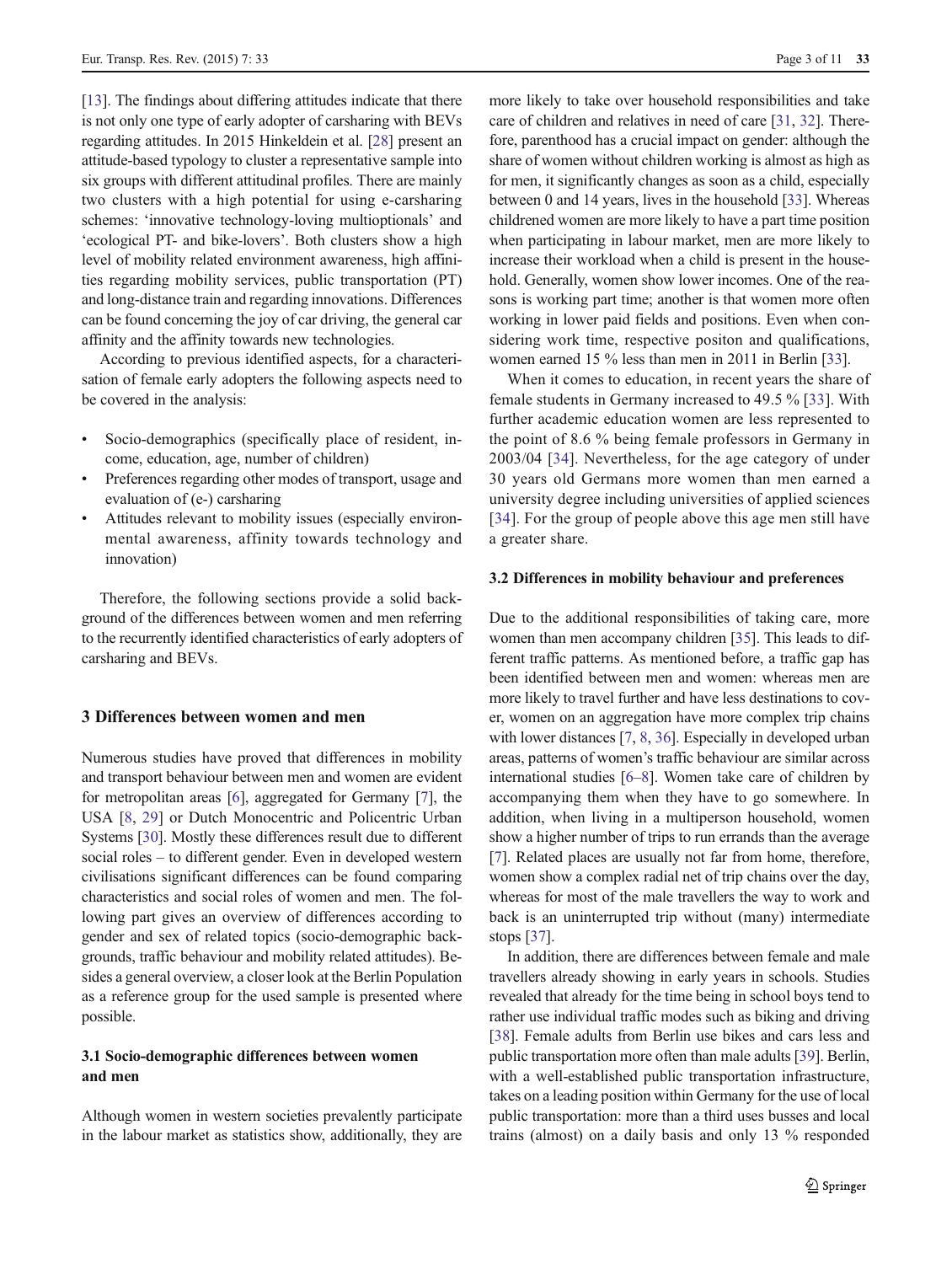<span id="page-3-0"></span>(almost) never using those [\[39\]](#page-10-0). For the aggregated German population biking and using local public transportation systems show hardly any differences according to sex, solely women above 65 use local public transport system clearly more often than men in Germany [\[17\]](#page-10-0). When being grown up, women drive cars themselves less often than men [\[7](#page-9-0)]: for 43 % of their trips women use the car compared to 58 % of the trips of men, which is mainly due to a lower accessibility [\[40\]](#page-10-0). With an average of 11.5 km per trip, e-carsharing services could provide a sustainable tool for urban mobility. In 2008 the share of driver's licenses in Germany falls in line for both sexes with 29.2 % women and 30.3 % men. The almost balanced ratio is due to women between 40 and 60 having a higher share of driver's licenses and women between 18 and 39 and above 60 showing a smaller share than men [\[40\]](#page-10-0). A huge gap is revealed when looking at the kilometres travelled: German men cover with 1.103.7 million km travelled by car a day almost twice of the distance of the total kilometres travelled compared to German women with only 512.6 million km travelled by car per day. The mean distance covered has been equal for women and men below the age of 29 and almost equal above 65 in 2008. In between, women cover only 10 km each way on average and men 16 to 17 km [\[40\]](#page-10-0). Parenthood and household responsibilities lead to women covering shorter distances since trips with a professional purpose including the way to work are more than twice as long as journeys to escort others [[40\]](#page-10-0).

#### 3.3 Differences in attitudes related to mobility issues

Studies covering attitudes according to sex showed differences for the adaption of technology and environmental issues. Latter are not consistent though: In General, German and European women are slightly more aware of environmental concerns then men [\[9](#page-9-0), [41,](#page-10-0) [42\]](#page-10-0). Environmental awareness expresses mostly on a local scale since women are more often concerned about household related aspects, such as waste separation and healthy food [\[9,](#page-9-0) [41](#page-10-0)]. Regarding rather global issues, such as climate change, results vary for study to study. Contradicting findings have been presented for the USA and Europe: whereas women from the USA show slightly higher concerns about climate change than men, in Europe it was found to be vice versa [[10,](#page-9-0) [43](#page-10-0)]. Stern, Dietz [\[44](#page-10-0)] found no difference in the strengths of value orientation and therefore respective actions, but women show stronger believes about the consequences of environmental issues expressed in information about particular consequences of environmental problems. They argue that there is no innate, biological difference in value orientation but rather due to shared experiences. These experiences differ between men and women and have different cultural influences. Differences in the attitude towards and use of technology are consistently showing a higher technological affinity for men than women due to stereotypical and most important homemade experiences [\[45,](#page-10-0) [46\]](#page-10-0).

All these studies covering topics according to the identified characteristics of early adopters show the importance of sex expressing gender differences. Therefore, gender is central theme for mobility behaviour research. To address these findings, female early adopters will be analysed in contrast to male early adopters and in contrast to the respective Berlin population and the German average. Due to significant differences for most of the important characteristics of early adopters (see Section [2](#page-1-0)), female early adopters are expected to show significant differences for these characteristics as well.

#### 4 Research design

In order to identify female early adopters and gain insights of their socio-demographic backgrounds, the behavioural impact of their attitudes and their evaluation of different aspects of carsharing, customers of two main carsharing operators ('Flinkster' and 'Multicity') in Berlin were asked about their mode choices, experiences and preferences. 'Flinkster' offers round-trip carsharing services with vehicles with ICEVs and BEVs; 'Multicity' offers the more flexible free-floating service with exclusively BEVs. The sample contains of 418 men and 74 women, 492 in total. At the point of conduction, customers can be considered as early adopters considering the market diffusion of carsharing with and without BEVs. In addition, it shows the same characteristics of early adopters, which have been identified in previous literature.

Respondents were asked to fill out an online survey between July and September 2013. Besides socio-demographic backgrounds, participants were asked about their behaviour and preferences of their mode choice as well as of integrated mobility services. Additionally, reasons for their choice of using carsharing services, experiences with several aspects of BEVs in carsharing, and their intention of using BEVs in the near future were included in the questionnaire. 27 questions were asked to generate mobility related attitudes and reconstruct the attitude-based typology [\[28](#page-10-0)]. Respondents were asked to state their agreement on a 6-point Likert scale  $(0 = I$  completely disagree,  $5 = I$  completely agree) to specific items such as 'Environmental protection is crucial for me in my choice of transportation.' The questionnaire contained questions about the occupational status and number of children in the household as well. Nevertheless, it was only possible to find out about the respondents' gender by concluding from socio-demographic characterisations. Therefore, this analysis focusses on the respondents' sex since the gap between female and male users is strongly visible. Where applicable, differences for female and male respondents with and without children are presented.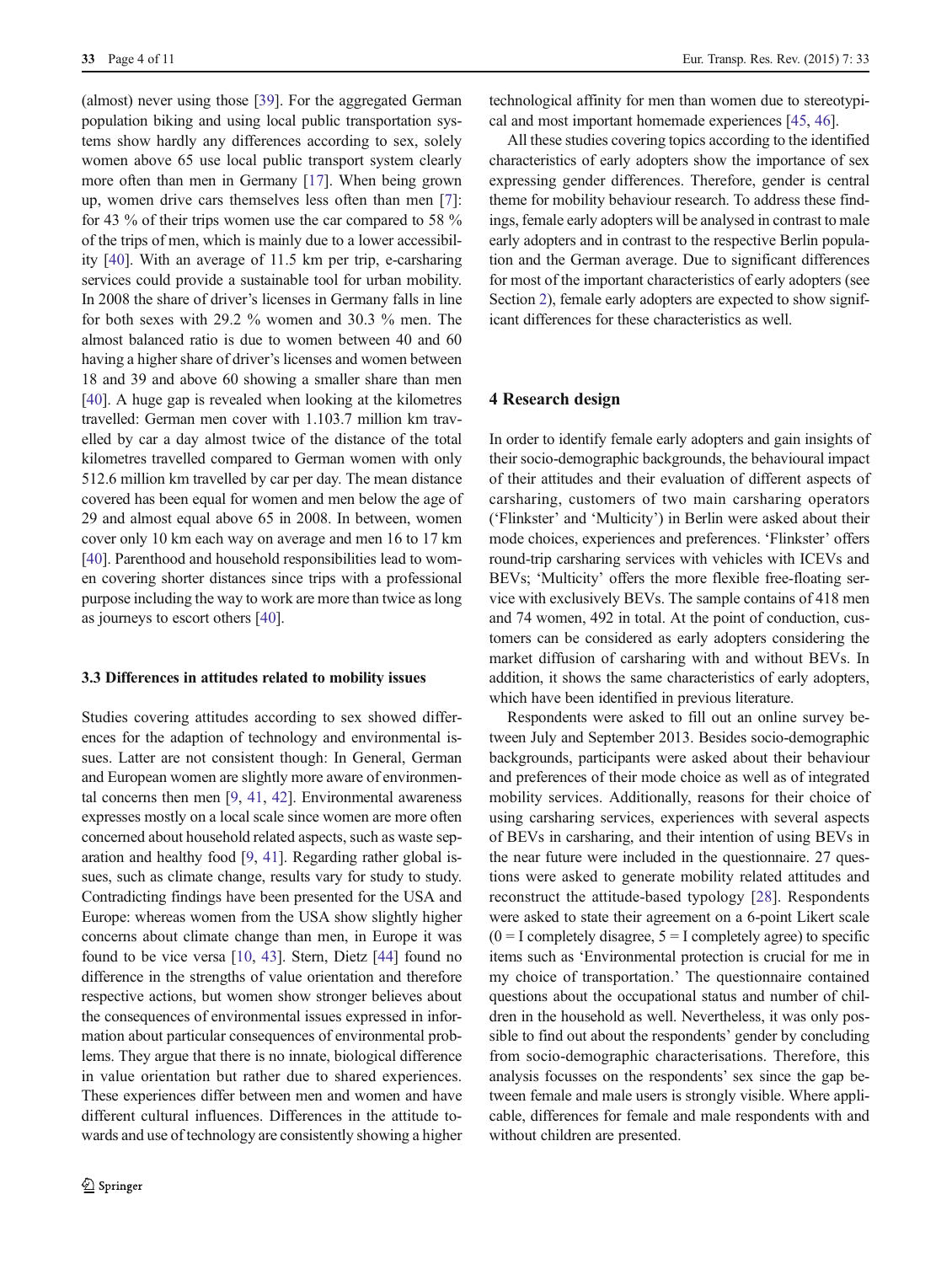<span id="page-4-0"></span>Since this paper aims for the effect of gender on ecarsharing, the influence of this one variable is analysed on all other variables and tested for significance. Therefore, all results that are presented in this paper show significant differences between female and male early adopters of carsharing with and without BEVs unless stated otherwise in the text. In a first step, the differences in socio-demographic backgrounds and characteristics of female early adopters to the Berlin population are being presented. Second, mode choice is being compared in addition to the frequency of usage per month and the usage within the past 12 month of different carsharing operators. These findings are set in relation to the characteristics of female Berliners and to the male early adopters and male Berliners. Differences between early adopters of different types of carsharing schemes can be seen in the presented studies. Carsharing might be operated with BEVs, ICEVs or offered as free-floating or as round-trip services. The questionnaire contained questions about various different operators. Table 1 lists the different carsharing operators and determines their aspects.

In order to see differences in usage of different types of carsharing, the stated usage was recoded into variables according to the different service types. This way, differences between the usage of BEVs and ICEVs in carsharing schemes and free-floating and round-trip services for women and men can be analysed.

Furthermore, mobility related attitudinal variables were analysed to identify differences between women and men. In addition, the distribution of the clusters of mobility related attitudes according to Hinkeldein et al. [\[28\]](#page-10-0) is presented. The inconsistencies in previous studies about the attitudes regarding sex differences indicate either that there is not a specific sex more environmentally concerned than the other or that there are significant cultural differences that need to be taken into account. Additionally, different findings from data

Table 1 (E-) carsharing operators regarding types of services -(included in questionnaire)

| Operator           | Using BEVs | Using<br><b>ICEVs</b> | Free-floating<br>service | Round-trip<br>service |
|--------------------|------------|-----------------------|--------------------------|-----------------------|
| Cambio             |            | X                     |                          | X                     |
| Car2go             |            | X                     | X                        |                       |
| Citeecar           |            | X                     |                          | X                     |
| DriveNow           |            | X                     | X                        |                       |
| Flinkster          |            | X                     |                          | X                     |
| E-Flinkster        | X          |                       |                          | X                     |
| Greenwheels        |            | X                     |                          | X                     |
| Hertz on<br>demand |            | X                     |                          | X                     |
| Multicity          | X          |                       | X                        |                       |
| Stadtmobil         |            | X                     |                          | X                     |

about early adopters about their attitudes suggest that there is not just one typical (e-) carsharing user. In order to compare the distribution of the clusters, first a confirmatory factor analysis recreated the reduction of the dimensionality of the data set to nine mobility related attitudes including reliability testing. The attitudinal indices were generated by computing the means of the variables loading on the respective factor. The following Table [2](#page-5-0) gives an overview of the indices used in this analysis. Second, the respondents were allocated to the generated clusters according to mobility related attitudes [\[28\]](#page-10-0).

#### 5 Results

In order to identify female early adopters of carsharing and ecarsharing, a German sample of 492 carsharing subscribers from Berlin is analysed of which 74 are female early adopters. This sample generally confirms socio-demographic findings about early adopters as described before. The presentation of the results is structured according to the identified characteristics in Section [2](#page-1-0). Although there is a relatively small share covering 15 % of the sample – as usual for sample of early adopters of carsharing and BEVs, insights about female early adopters of carsharing with and without BEVs can be provided. First, the results of analysing socio-demographic backgrounds are being presented. Second, preferences in mode choice including a section about the use and evaluation of the e-carsharing service are described. Finally, mobility related attitudes and the clusters according to them are analysed.

## 5.1 Socio-demographic characteristics of female early adopters

As a first step to understand female early adopters, their characteristics are compared to those of males and the reference group of the Berlin population and Germany as shown in the following Table [3.](#page-5-0) In General, besides being male, the majority of the sample is well-educated and full-time employed with a high income. Differentiating between women and men, the socio-demographic backgrounds remain homogenous except for the average age, the employment status and the net household income per month. 50 % of the women are between 27 and 35 and accordingly 3.3 years younger on the aggregated level than men.

Although the sample shows a higher share of full-time employment than found in Berlin, which is nearly equal for men and women if no child lives in the household, the typical gap occurs as soon as a child lives in the household, nearly aligning with the share of the Berlin population. Childrened female early adopters show, therefore, the same effects of parenthood on the employment status as elsewhere in Berlin, Germany or Europe. The levels of education are equal on the aggregated level and are much higher than the German and Berlin average.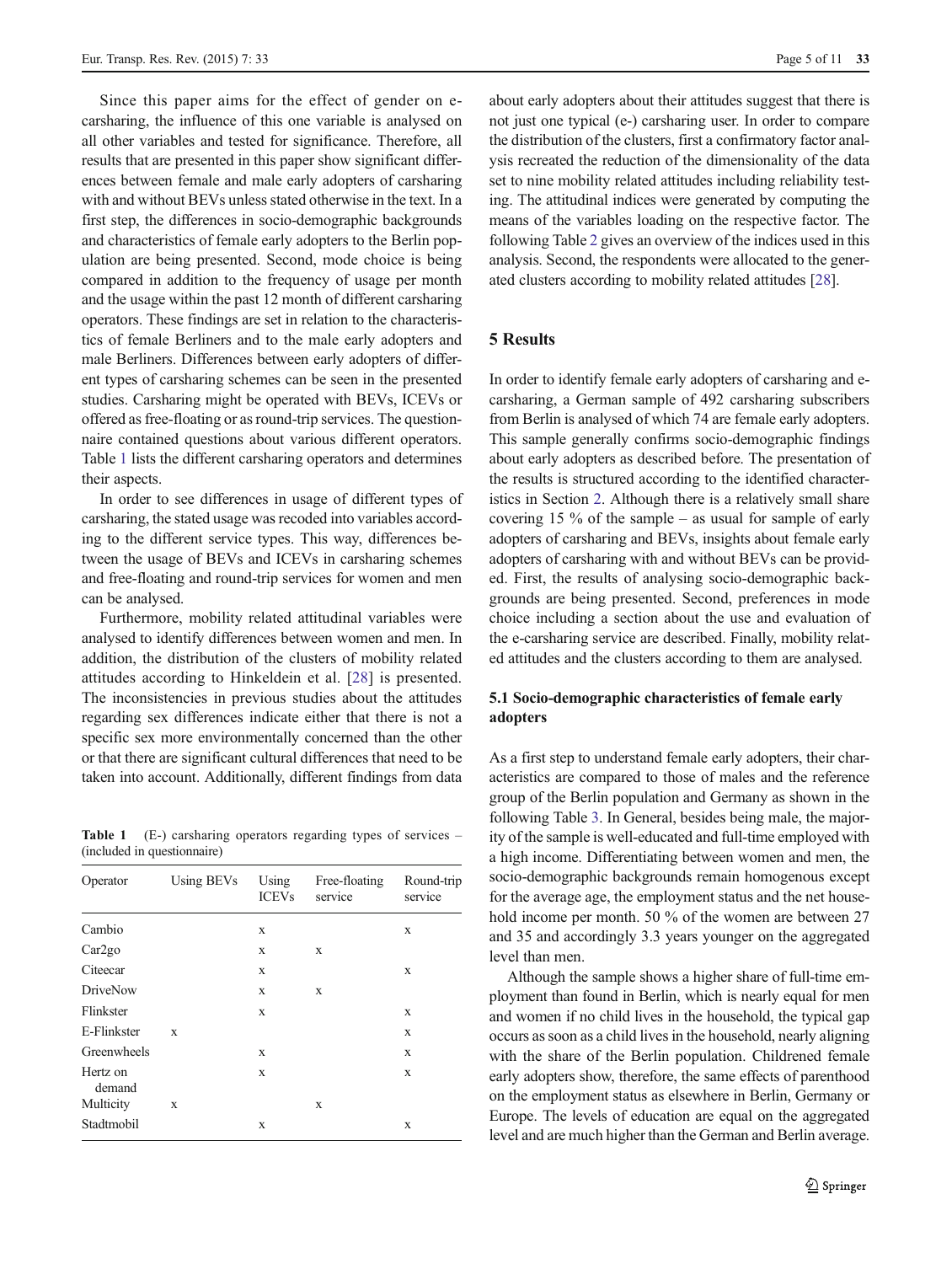| Factor                                | Item example (item loading most highly on the factor)                          | No. of items<br>loading on<br>the factor | Cronbach's $\alpha$ |
|---------------------------------------|--------------------------------------------------------------------------------|------------------------------------------|---------------------|
| Car affinity                          | I find driving an easy way for getting around.                                 | 3                                        | 0.808               |
| Bike affinity                         | I find cycling an easy way for getting around.                                 | 3                                        | 0.923               |
| PT affinity                           | I reach my destination without stress when using public transport.             | 4                                        | 0.825               |
| Long-distance train affinity          | I find using the train an easy way for getting around.                         | 3                                        | 0.872               |
| Mobility service affinity             | The use of mobility services allows me to reach all my important destinations. | 3                                        | 0.869               |
| Owning a car affinity                 | I am dependent on my car in my daily life.                                     | 4                                        | 0.857               |
| Mobility related environment affinity | Environmental protection is crucial for me in my choice of transportation.     | $\overline{2}$                           | 0.881               |
| Technology affinity                   | I am quickly able to figure out unknown electronic devices.                    | ∍                                        | 0.825               |
| Innovator scale                       | Other people often discover new travel ideas thanks to me.                     | 3                                        | 0.870               |

<span id="page-5-0"></span>**Table 2** Mobility related attitudes, indices generated from  $-(n = 492, \text{ Berlin})$ 

Interesting is the income gap, which is bigger than usual: a third of the women have a net household income below 2000 Euro a month; whereas, only every fifth men receive less than 2000 Euro a month. This gap is bigger than the regular gap found for the Berlin population. This can be explained with carsharing offering a cheaper access to using a car when needed instead of having to own a car. More than three quarter of the women  $(77 \%)$  in the sample do not have a car in the household compared to less than a third of the men (64 %).

The number of children is different but not on a significant level: the male share of the sample has 0.68 children on average, while the female share has 0.48. Splitting the data according to two age categories of the children, it shows that the difference lies within the group for children younger than 14 years: more than half of the women stated not having children below 14 compared to a third of the men (Fig. [1\)](#page-6-0). Concluding from the employment status (men with children are usually more often full-time employed than without children and women are usually a lot more often part-time employed with children than without), women reduce their work time in order to take care of their child or children. This effect leads to the assumption that using carsharing with and without BEVs schemes is not as attractive to people taking care of children – and this means usually women.

To sum it up, regarding socio-demographic backgrounds there are significant differences regarding age, employment

|                                                   |                  | Female Early<br>Adopters<br>Berlin | Male<br>Early Adopters<br>Berlin | Berlin $N = 492$ ,<br>July/August 2013 | Average<br>Berlin<br>(women/men)                                  | Average<br>Germany   |
|---------------------------------------------------|------------------|------------------------------------|----------------------------------|----------------------------------------|-------------------------------------------------------------------|----------------------|
| <b>Sex</b>                                        | Female           | $100\%$                            |                                  | $15.4\%$                               | 51.0 $\%$ <sup>a</sup>                                            | 51.0 $\%^{\text{b}}$ |
| Age                                               | $17 - 24$        | $8.9\%$                            | 4.3 $%$                          | 4.3 $%$                                | $8.7 \%$ <sup>a</sup>                                             | $9.8\%$              |
|                                                   | $25 - 39$        | 58.9 %                             | 51.9 %                           | 50.8 %                                 | 22.4 $\%$ <sup>a</sup>                                            | $21.3 \%$            |
|                                                   | $40 - 49$        | 17.9 %                             | $25.5\%$                         | 26.9 %                                 | $16.2 \%$ <sup>a</sup>                                            | 19.9 $\%^{\text{b}}$ |
|                                                   | $50 - 64$        | 14.3 %                             | 14.7 %                           | 14.6 $%$                               | $19.2 \%$ <sup>a</sup>                                            | 24.3 $\%^{\rm b}$    |
|                                                   | $65+$            |                                    | $3.5\%$                          | $3.4\%$                                | 19.9 $\%^a$                                                       | 24.6 $\%^{\rm b}$    |
| Graduated from university<br>or technical college |                  | 66.7 %                             | 66.7 %                           | 66.7 %                                 | 19.5 $\%^a$<br>$(17.8 \frac{9}{2}21.3 \frac{9}{6})$               | 15.1 % $b$           |
| Full-time employed                                | Total            | 62.3 %                             | 79.2 %                           | 76.6 %                                 | 64.8 $\%$ <sup>a</sup><br>$(57.6 \frac{9}{6} / 71.1 \frac{9}{6})$ | 62.3 $\%^c$          |
|                                                   | Without children | 76.9 %                             | 78.3 %                           | 78.0 %                                 | $66.7 \%$ <sup>a</sup><br>$(62.6 \frac{9}{6}/70.1 \frac{9}{6})$   |                      |
|                                                   | With children    | 53.8 %                             | 84.2 %                           | 80.7 %                                 | $61.4 \%$ <sup>a</sup><br>$(49.8 \frac{9}{73.0 \%})$              |                      |
| Net household income<br>per month                 | $\leq 2000 \in$  | $36.2 \%$                          | $20.3\%$                         | $22.6\%$                               | 48.1 $\%$ <sup>a</sup><br>$(49.7 \frac{9}{46.4} \frac{1}{6})$     | 50.1 $\%^a$          |

**Table 3** Comparison of socio-demographic characteristics –  $(n = 492, \text{ Berlin})$ 

<sup>a</sup> Average Germany/Berlin data from [\[47\]](#page-10-0)

<sup>b</sup> Average Germany data from [\[48\]](#page-10-0)

<sup>c</sup> Average Germany data from [\[17](#page-10-0)]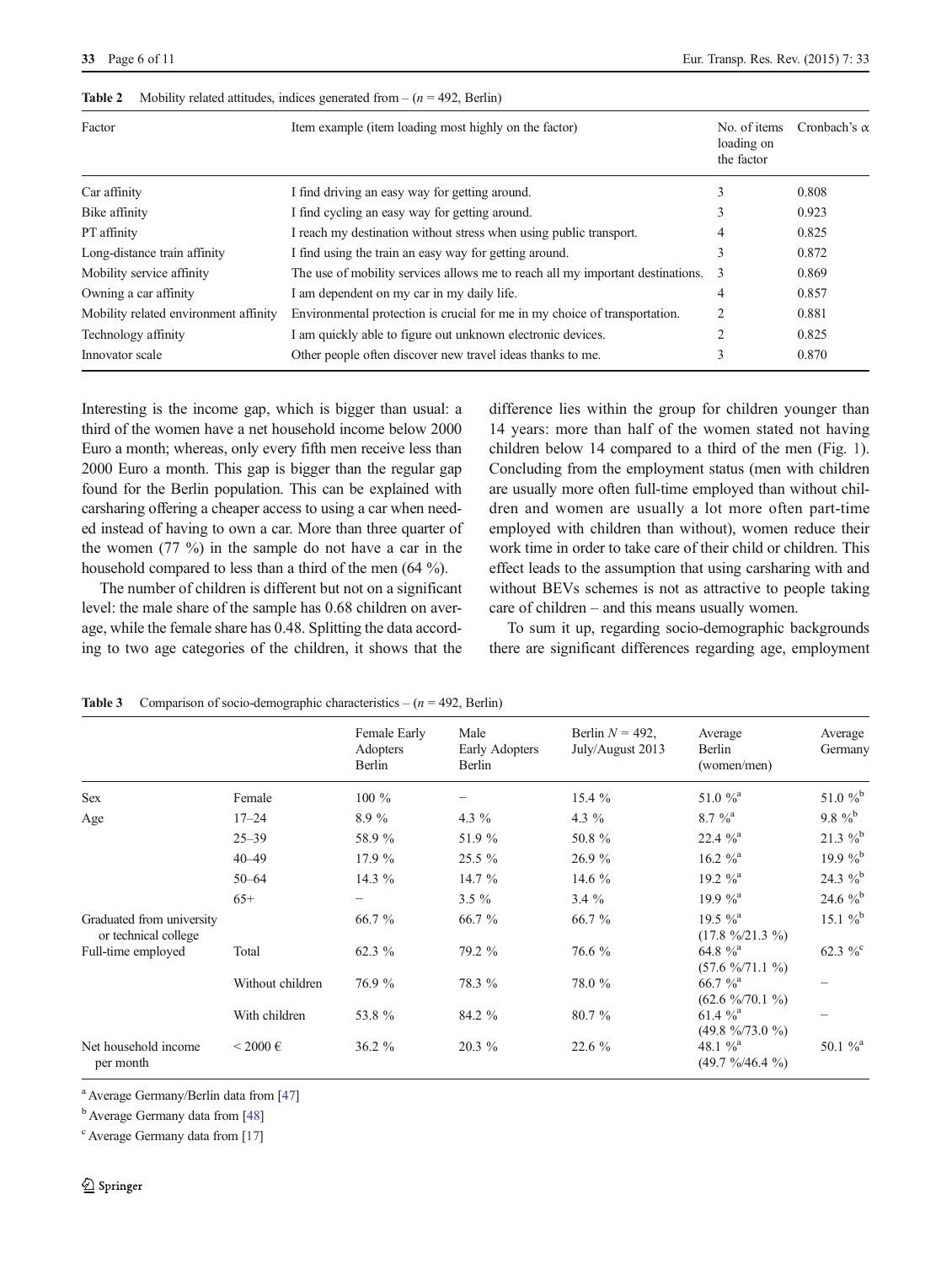<span id="page-6-0"></span>

Fig. 1 Respondents with and without children –  $(n = 492, \text{ Berlin})$ 

status and income between female and male early adopters of carsharing with and without BEVs: female early adopters are younger, less often full-time employed when children live in the household and show a lower income than male early adopters, although latter is still higher than the average of female Berliners. Women of this sample are more often fulltime employed than on an average, especially when they do not have children in the household. As expected, having a child shows a big effect on the status of employment: female early adopters with children work less often full-time. The number of children is smaller for women than for men, whereas no comparable data for Germany or Berlin is available. This aspect and the effect of having children in the household on the employment status suggest that carsharing is rather attractive to people not being in charge of taking care of their children.

## 5.2 Differences in mode choice and use of carsharing with and without BEVs

This part provides insights about different aspects regarding mode choice and the use and evaluation of e-carsharing services. Female early adopters show different preferences in mode choice compared to men: they are using bikes with 80 % at least once a week compared to men with 62 %. Cars including BEVs and rented cars are not used as often by women as by men. Women do not show a higher usage of public transportation as it has been identified in other international studies before and described in Section [3.2](#page-2-0). Regarding the use of free floating carsharing with BEVs, 10 % of the women use this service for professional reasons compared to 24 % of the men. When cleaning according to employment status, the difference remains. This could be explained with different work tasks for women and men, which were not asked for in the survey. Additionally, more than half of the women almost never or less than once a month use a car driving themselves (53 %) compared to a third of the men (37 %).

Comparing the use of different carsharing service operators, differences between women and men occur mostly checking for the average frequency of use per month generated out of the past 12 months. As Table 4 shows, for most of the service operators, men have used carsharing services more often. Only regarding the use of 'Multicity' the average number of uses is almost equal for both groups of early adopters. For one of the main service operators 'Flinkster', there is a much higher share of men using this service: almost half of the men used 'Flinkster' at least once within the past 12 months compared to a quarter of the women. 'Flinkster' is a station based carsharing service operator with vehicles with an internal combustion engine. Other operators namely 'Citeecar', 'Greenwheels', 'Hertz on demand', 'Cambio', 'Stadtmobil' and others do not play a role for the female users of this sample. 14.5 % of the male respondents used others though. On average, respondents had 2.2 memberships. Women show a significantly smaller number of memberships with 1.8 compared to men with 2.4.

Additionally, women show shorter membership periods for all operators than men. Nevertheless, a slightly higher share of the women who used 'Multicity' within the past 12 months can be found. 'Multicity' offers only one model of BEV (Citroen C-Zero). The higher share of female early adopters using the service of 'Multicity' can be explained by the fact that women prefer using one type of car when using carsharing: 73 % of the women agreed, whereas 52 % of the

Table 4 Use of different (e-) carsharing operators of members of 'Flinkster' and 'Multicity'–  $(n = 492, \text{ Berlin})$ 

| Carsharing<br>service<br>operator | Mean<br>frequency<br>used per<br>month<br>Female | Mean<br>frequency<br>used per<br>month<br>Male | Used<br>within past<br>12 month<br>Female | Used<br>within past<br>12 month<br>Male |
|-----------------------------------|--------------------------------------------------|------------------------------------------------|-------------------------------------------|-----------------------------------------|
| Total                             | 4.5                                              | 5.8                                            | $95.2\%$                                  | $91.3\%$                                |
| Multicity                         | 2.2                                              | 2.1                                            | $65.2 \%$                                 | 65.0 %                                  |
| DriveNow                          | 2.5                                              | 2.8                                            | $40.6\%$                                  | 50.6 %                                  |
| Car2go                            | 1.9                                              | 2.1                                            | $33.3\%$                                  | 50.4 %                                  |
| Flinkster                         | 0 <sub>4</sub>                                   | 0.9                                            | $24.6\%$                                  | 46.3%                                   |
| E-Flinkster                       | 0.4                                              | 0.4                                            | $23.2 \%$                                 | $29.1\%$                                |
| Other<br>Operators                | $0.0^{\circ}$                                    | 0.7                                            | $2.9\%$                                   | $14.5\%$                                |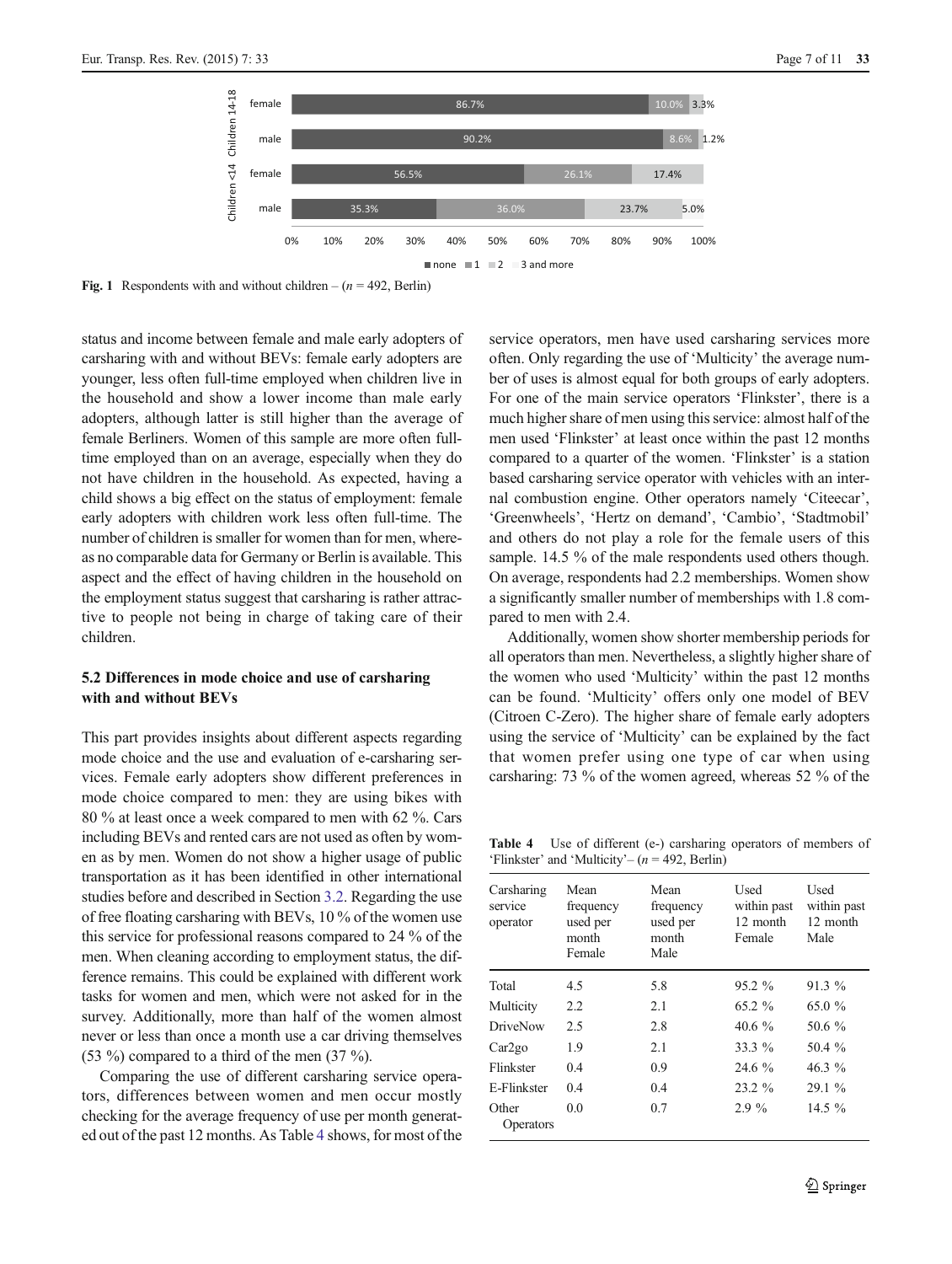men prefer always using the same type of car. Therefore, it can be argued that female early adopters do not use carsharing services because of trying different models as much as men do, but rather because of having to run errands that are difficult to realize by other modes of transport, especially by bike. Always using the same car model provides a higher potential of routinizing the use of carsharing. After 'Multicity', 'DriveNow' shows the highest rates of usage although a gap for both the frequency of use and share of users can be identified comparing women and men. At this point, the reader needs to bear in mind that the sample consists of members of 'Flinkster' and 'Multicity' and, therefore, the order of the operators is not representing early adopters in general. Nevertheless, the ratio of women and men using the services reveals that women show a higher affinity towards BEVs. Since 'Multicity' is the only operator using only one model of BEV, it achieves the highest share of female users and frequency of use per month. Women in the sample agreed significantly less with statements like 'a car in the household is part of their life' and that 'their car is needed for staying in contact with friends' compared to men. This leads to the conclusion that owning a car is even less important to female early adopters than for males. Another difference can be found in the evaluation of handling of charging the battery and handling the charging station: more than half of the women experienced the battery charging as very positive compared to a third of the men. Using the charging station, 40 % of the women stated a very positive handling experience, whereas not even 20 % of the men stated the same.

Splitting the different operators according to their specific characteristics as determined in Table [1](#page-4-0), almost 80 % of the females have used BEVs compared to 65 % having used ICEVs within the past 12 month (Fig. 2). For the male respondents the share having used ICEVs is slightly bigger than the one for BEVs. The difference of the use of ICEVs is highly significant. This clearly states that women using carsharing show a higher tendency to use BEVs instead of ICEVs. Comparing free-floating to round-trip (e-) carsharing schemes, latter shows another significant gap between women and men:

whereas a bit more than a third of the females used round-trip services, almost 60 % used them.

Since the usage rates are generally smaller for women, the fact that operators with BEVs (free-floating and round-trip services) show a higher share of women using the services than the services with ICEVs, it can be argued that female carsharing subscribers show a higher potential for the use of BEVs instead of ICEVs. Significantly more women than men (76/63 % agreed) reporting that they have found a vehicle whenever they needed one and describing the business area as big enough for their daily trips (64/50 %), supports the argument of women's traffic patterns being optimal for urban e-carsharing schemes. Men and women report almost equally about the intention of using e-carsharing services in the near future: 88 % of the men intend to use electric vehicles through sharing schemes on a regular basis compared to 85 % of the women.

Having children in the household does not lead to significant differences between women and men regarding the presented variables of usage. This suggests that using these services takes place mainly without children. Therefore, no effect of the variables can be seen.

#### 5.3 Differences in mobility related attitudes

At this point attitudinal variables are used to compare men and women in order to get insights about female early adopters. Nine indices were computed using 27 attitudinal variables as described in Section [4](#page-3-0). The sample shows a high affinity for new mobility services and bike affinity. Although there is a high car affinity across the sample, male and female early adopters show a very low preference for owning a car.

Comparing the indices regarding attitudinal parameters, three main differences can be identified between women and men: as seen before, female early adopters use bikes more often compared to men. This characteristic is confirmed by a higher affinity towards riding bikes. Additionally, differences regarding affinity towards technologies and the attitude



Fig. 2 Differences in (e-) carsharing usage between women and men –  $(n = 492, \text{ Berlin})$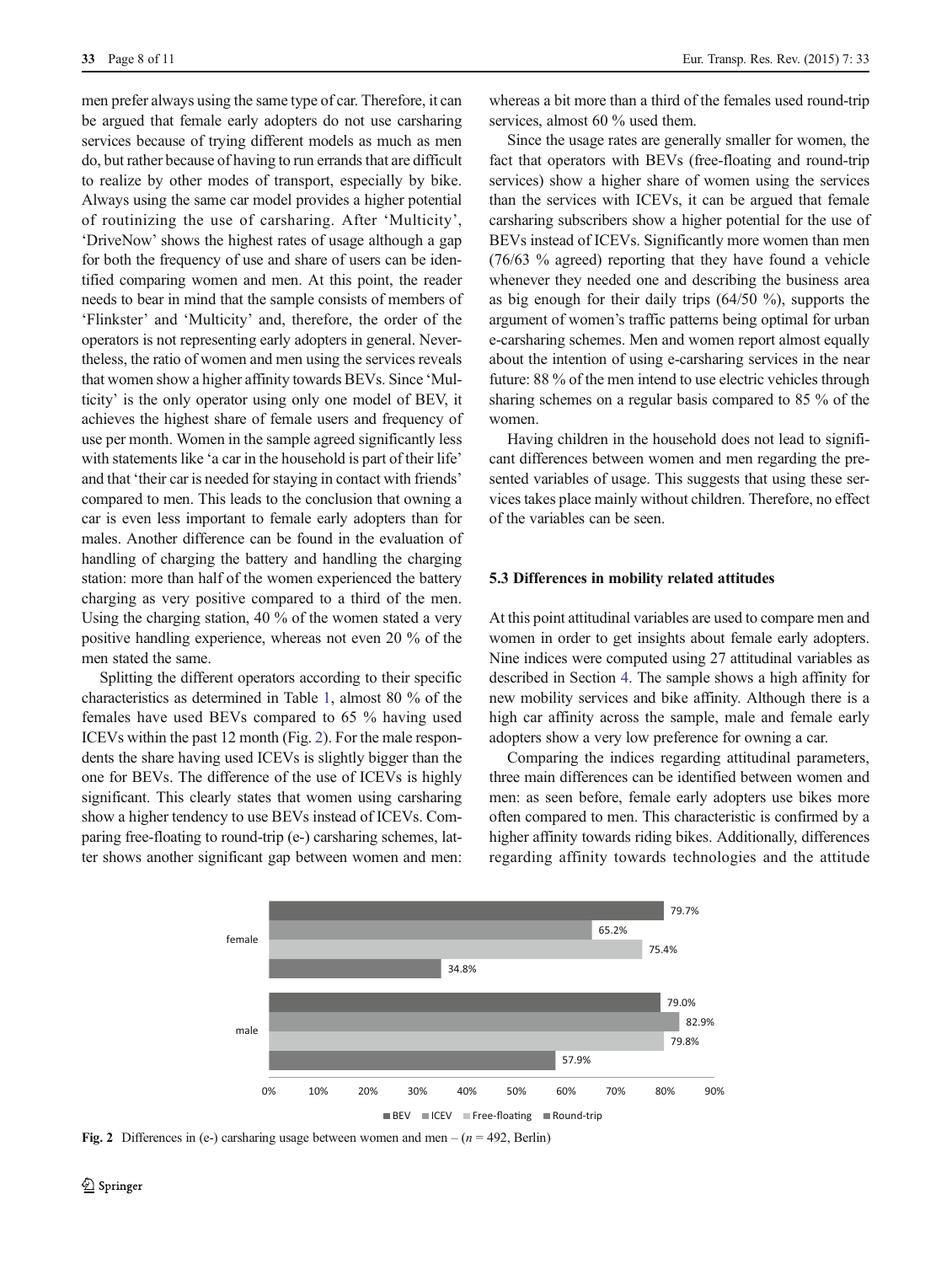#### **Table 5** Mobility related attitudes –  $(n = 492, \text{ Berlin})$

| Factor                                | Female early<br>adopters | Male early<br>adopters |
|---------------------------------------|--------------------------|------------------------|
| Car affinity                          | 3.2                      | 3.2                    |
| Bike affinity**                       | 4.0                      | 3.6                    |
| PT affinity                           | 3.5                      | 3.5                    |
| Long-distance train affinity          | 3.1                      | 3.2                    |
| Mobility service affinity             | 3.9                      | 3.9                    |
| Owning a car affinity                 | 0.9                      | 1.3                    |
| Mobility related environment affinity | 3.3                      | 3.2                    |
| Technology affinity**                 | 2.7                      | 3.7                    |
| Innovator scale*                      | 2.9                      | 3.2                    |

\*\* $p < 0.005$ ; \* $p < 0.05$ 

towards innovations can be seen. Table 5 shows the means of the indices comparing women and men.

Grouping the sample according to the clusters used according to Hinkeldein et al. [[28\]](#page-10-0), the overall sample is dominated by 'innovative technology-loving multioptionals' and 'ecological PT-and –bike lovers' as shown in Fig. 3. The two groups can be characterised with a high mobility related environment awareness, mobility service affinity, PT affinity, long-distance train affinity and innovator scale. Differences can be found regarding the joy of car driving and general car affinity and the affinity towards new technologies. This supports the assumption that female carsharing subscribers use the services not to test different car models, but rather as an additional multimodal part of urban mobility.

Although there is neither an identified significant difference in the attitude regarding affinity towards local public transportation, nor a difference in the usage of it between men and women, the distribution of mobility types across the sample shows a greater share of female 'ecological PT- and –bike lovers' compared to male early adopters. More than half of the male sample can be allocated to the group of 'innovative technology-loving multioptionals' and a third to 'ecological PT-and –bike lovers'. The shares of the two groups for women are nearly equal with 44 % each. This allocation is consistent with the findings of Hinkeldein et al. [[28\]](#page-10-0), where two thirds of the cluster 'innovative technology-loving multioptionals' and a bit than half of the cluster 'ecological PT-and –bike lovers' are male. The cluster of 'flexible carlovers' shows a high affinity towards driving and testing cars. Nevertheless, they do not generally reject other modes of transport. Although for both sexes the share of 'flexible carlovers' is about 9 to 10 %, the previously identified differences have to lie within the two remaining clusters ('innovative technology-loving multioptionals' and 'urban oriented PTlovers').

The differences in the attitudes and distribution of the clusters according to mobility related attitudes indicate that early adopters show a high ecological awareness and have a high affinity towards public and individual traffic. Nevertheless, clusters that clearly prefer PT and show a high environmental awareness ('urban oriented PT-lovers') as well as clusters that show a higher affinity towards cars ('traditional car-lovers') or bikes ('conventional bike-lovers') are hardly represented in the sample of early adopter. For the biggest clusters of the sample driving oneself either by car or by bike in combination with public transport is an important criterion. For the women of the sample the individual traffic is mostly by bicycle; for the men it stands for car usage. Clearly, the more sustainable way of transport is by bicycle. Therefore, female early adopters show higher environmental friendly traffic behaviour than male, although the attitude towards ecological issues does not show differences between these two groups. If women used carsharing, they rather used locally environmental friendly battery electric vehicles in carsharing than men.



Fig. 3 Distribution of clusters according to mobility related attitudes –  $(n = 492, \text{ Berlin})$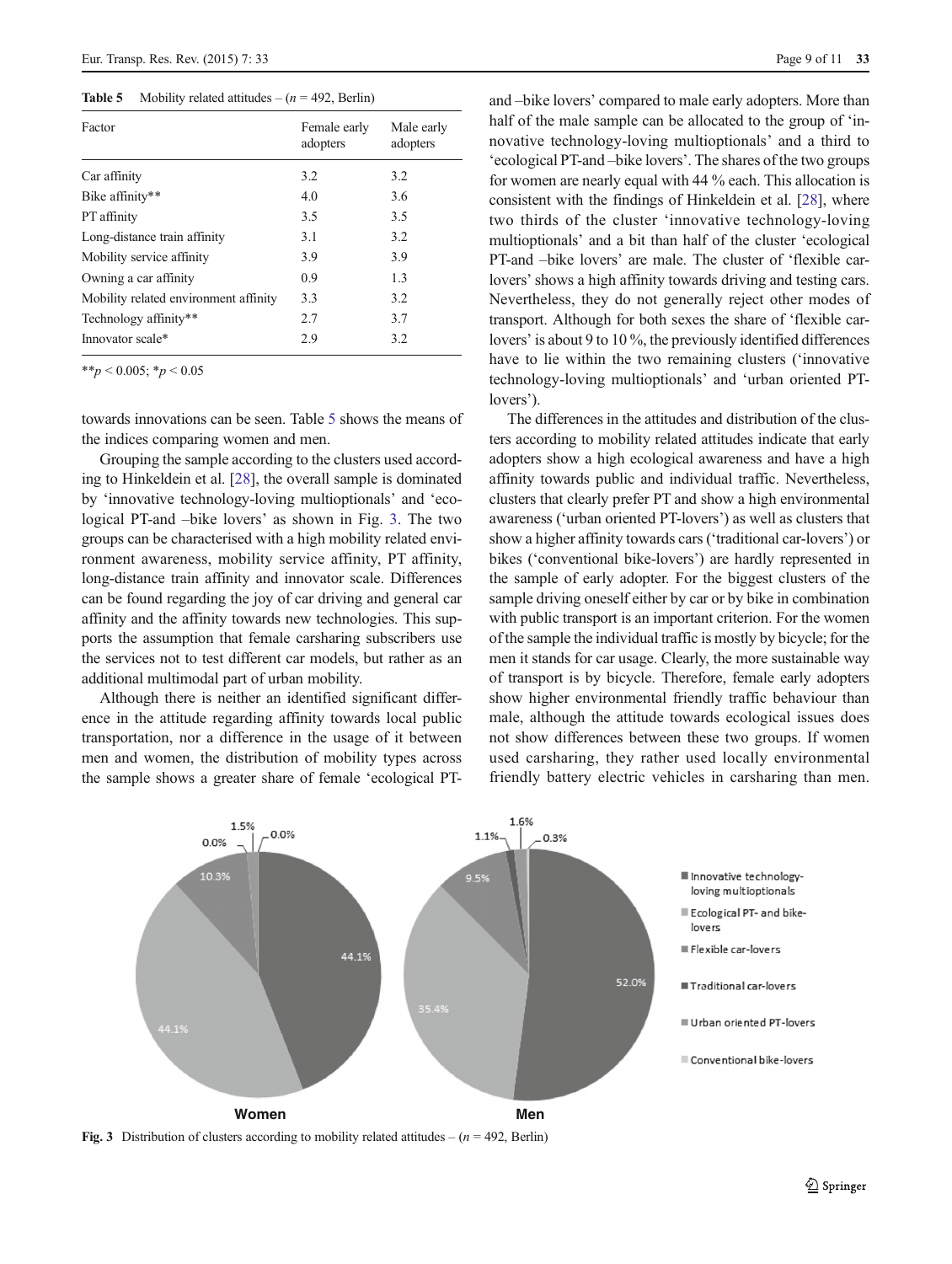<span id="page-9-0"></span>Although the sample does not show great differences in the attitude towards mobility related environmental issues, 60 % of the women agreed completely on the statement of BEVs being environmentally friendly, compared to men with 43 %. This indicates that's women are not as sceptical about the environmentally effects of BEVs.

### 6 Conclusion

In order to generate a shift towards sustainable mobility, the needs of potential customers have to be identified. The focus on male early adopters has to be overcome and other groups of potential customers need to be addressed. For the first time a sample of early adopters was analysed with a special focus on female early adopters. Besides socio-demographic characteristics, mode choice including the evaluation of e-carsharing and mobility related attitudes were included in the analysis. Although the sample does not contain a high share of women, it was possible to gain insights out of the subsample size of 74 female early adopters.

Comparing female and male carsharers revealed significant differences in socio-demographics, especially in age, income and full-time employment status when children live in the household. The accessibility to driving a car when needed, which carsharing services offer, helps overcoming the income gap. The business areas of carsharing operators fit women's urban traffic patterns since they usually cover shorter distances compared to men. As shown, female early adopters show a high potential for using BEVs in carsharing services. If women use free-floating carsharing services, they are more likely to choose operators offering BEVs. This hypothesis is supported by the fact that women prefer one type of car instead of trying different models. Female early adopters use bikes more often and ICEVs and BEVs less often compared to men. The analyses of mode choice, the use and evaluation of e-carsharing as well as the attitudinal variables suggests that female early adopters tend to use carsharing services in the original meaning as an additional part for urban mobility and not for testing car models as much as men do. In addition, it was possible to show that it is important to address different types of carsharing services to respective potential customers.

In general, children significantly change the traffic patterns of women. At this point the influence of children remains unclear since no differences can be found between men and women with and without children in this sample. It is suspected that the services do not offer an adequate solution to accompany children. In order to address more women as potential customers, this effect needs to be addressed in further research. Qualitative interviews will provide a deeper understanding of the obstacles of using round-trip and free-floating carsharing services that other potential customer groups than the known early adopters might face when covering complex trip chains.

All these findings are preliminary. Nevertheless, they show that carsharing operators need to discover the potential of women as customers to provide a more sustainable urban mobility culture. These findings need to be confirmed by analysing more samples according to sex or gender. It is necessary to analyse not merely a single group of potential customers or simply one market segment. It is of crucial importance for understanding transportation, since gender continues to play an important role explaining traffic behaviour [3]. In addition, the differentiation of carsharing with and without BEVs schemes showed that the services cover different aspects that need further attention. Comparing the findings of this study to a representative sample will shed light on the difference of the behavioural impact of mobility related attitudes and can help understanding the requirements of women in order to support the use of carsharing.

Acknowledgments The analysis presented in this paper is kindly supported by InnoZ – Innovation Centre for Mobility and Societal Change, Germany by providing the data of the research project 'BeMobility 2.0' funded by German Federal Ministry of Transport, Building and Urban Development (BMVBS).

Open Access This article is distributed under the terms of the Creative Commons Attribution 4.0 International License (http:// creativecommons.org/licenses/by/4.0/), which permits unrestricted use, distribution, and reproduction in any medium, provided you give appropriate credit to the original author(s) and the source, provide a link to the Creative Commons license, and indicate if changes were made.

#### References

- 1. Globisch J et al. (2013) Early adopter unter der Lupe. Elektroautos wer ist jetzt schon e-mobil und wer kann sich vorstellen, eines zu kaufen? Int Verkehrswesen 65(2):46–49
- 2. Hjorthol R (2013) Attitudes, ownership and use of electric vehicles–a review of literature. National Academy of Sciences
- 3. Burkhardt JE, Millard-Ball A (2006) Who is attracted to carsharing? Transp Res Rec: J Transp Res Board 1986:98–105
- 4. Lane C (2005) PhillyCarShare: first-year social and mobility impacts of carsharing in Philadelphia, Pennsylvania. Transp Res Rec: J Transp Res Board 1927:158–166
- 5. Stillwater T, Mokhtarian P, Shaheen S (2009) Carsharing and the built environment. Transp Res Rec: J Transp Res Board 2110:27–34
- 6. Gordon P, Kumar A, Richardson HW (1989) Gender differences in metropolitan travel behaviour. Reg Stud 23(6):499–510
- 7. Nobis C, B. Lenz (2005) Gender differences in travel patterns. Research on Women's Issues in Transportation, p. 114.
- 8. Rosenbloom S (2000) Trends in women's travel patterns. in Women's Travel Issues Second National Conference
- 9. Umweltbewusstsein in Deutschland, Ergebnisse einer repräsentativen Bevölerungsumfrage. 2012, Umweltbundesamt: Berlin, Marburg.
- 10. Special Eurobarometer 313: Europeans' attitudes towards climate change. 2009, European Commission, European Parliament
- 11. Halden D (2003) Children's attitudes to sustainable transport
- 12. Trommer S, J Jarass, V Kolarova (2015) Early adopters of EVs in Germany unveiled - Results of a study among private users of EVs in Germany. in 28th International Electric Vehicle Symposium and